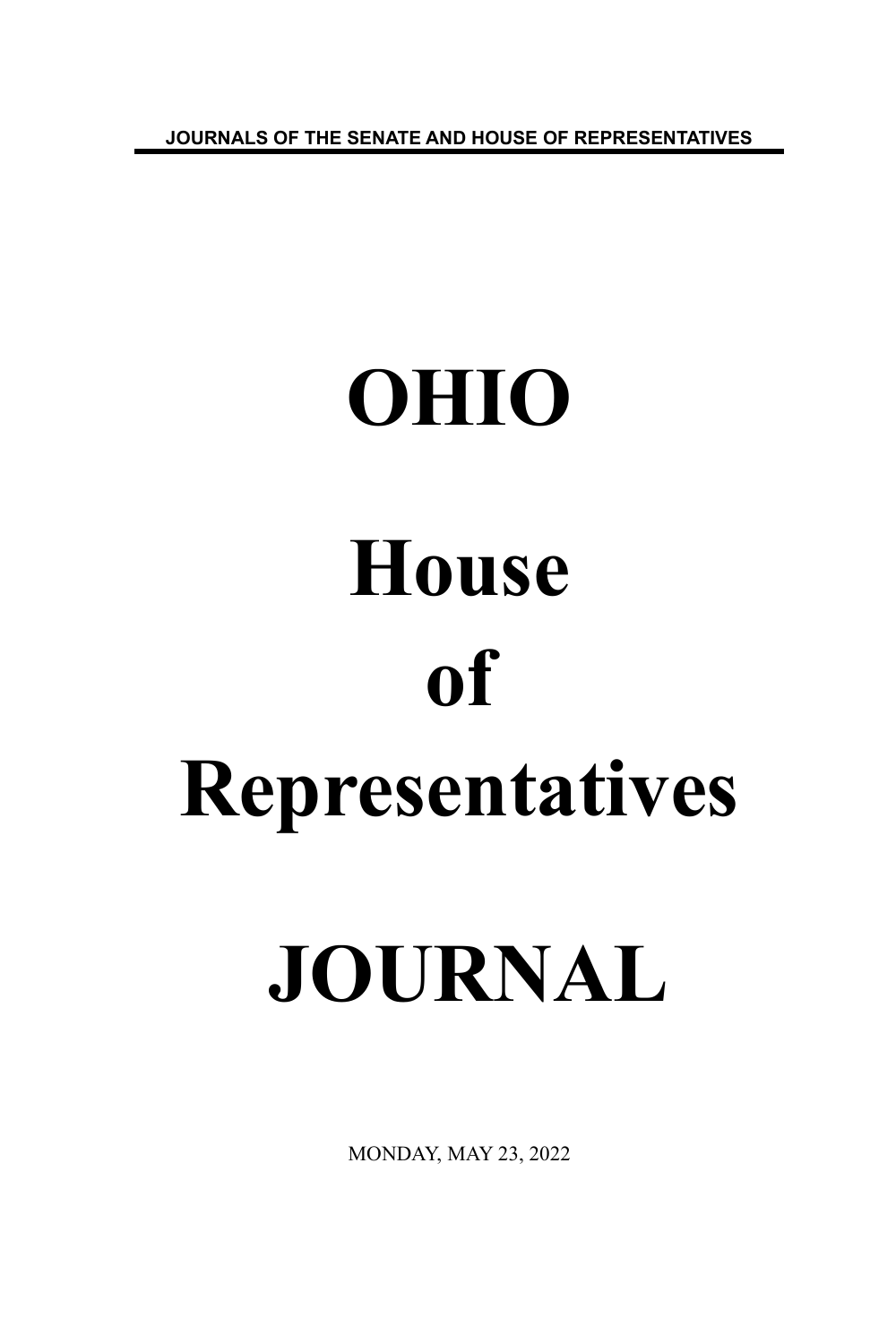# ONE HUNDRED FIFTY-NINTH DAY Hall of the House of Representatives, Columbus, Ohio **Monday, May 23, 2022, 9:00 o'clock a.m.**

The House met pursuant to adjournment.

Pursuant to House Rule No. 23, the Clerk called the House to order.

Representative Oelslager was selected to preside under the Rule.

The journal of the previous legislative day was read and approved.

### **INTRODUCTION OF BILLS**

The following bills were introduced:

**H. B. No. 681 -** Representative Weinstein.

Cosponsors: Representatives Russo, Miranda, Miller, A., Sheehy, Troy, Brent, Upchurch, Jarrells, Liston, Humphrey, Blackshear, Lepore-Hagan, Leland, Miller, J., Crossman, Galonski, Smith, M., West, Davis, Brown, Sweeney, Smith, K., Ingram.

To enact sections 4107.01, 4107.02, 4107.03, 4107.04, 4107.05, 4107.06, 4107.07, 4107.08, and 4107.09 of the Revised Code regarding workplace violence in a health care setting.

**H. B. No. 682 -** Representatives Brinkman, Kelly.

To amend section 135.14 of the Revised Code to amend the law related to the investment of interim money.

**H. B. No. 683 -** Representative Stephens.

To amend section 309.10 and to repeal section 309.16 of the Revised Code to eliminate the requirement that county prosecutors annually report all case resolutions to the board of county commissioners and all fire-related case resolutions to the State Fire Marshal.

**H. B. No. 684 -** Representatives Brinkman, Lanese.

Cosponsors: Representatives Dean, Schmidt, Lipps, Young, T., Edwards.

To amend sections 923.41, 923.48, and 923.51 of the Revised Code to prohibit pet food from containing remains from any dog or cat or the remains from any other animal that was euthanized by the use of an injected drug.

Said bills were considered the first time.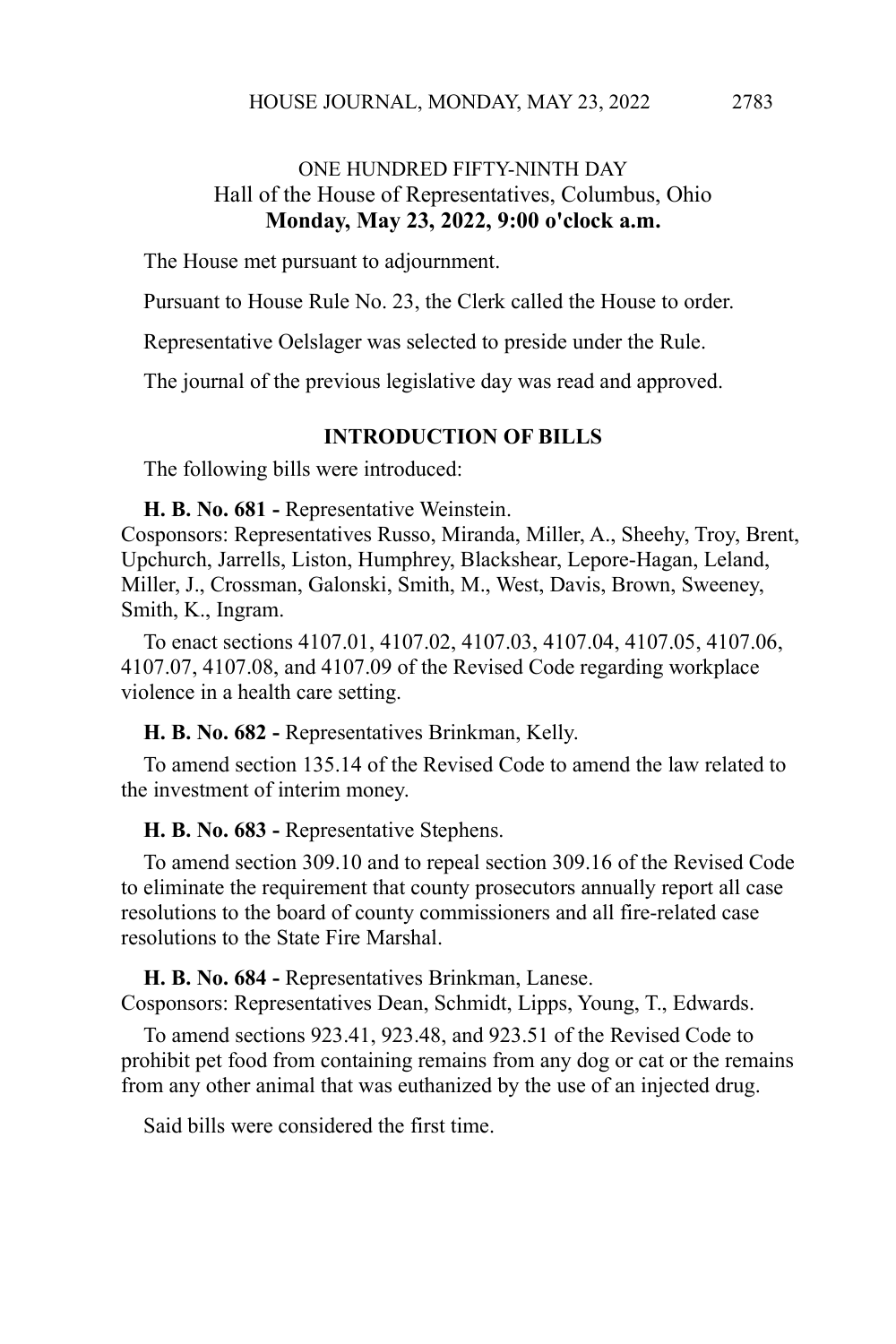# **REPORTS OF STANDING AND SELECT COMMITTEES AND BILLS FOR SECOND CONSIDERATION**

Representative Denson submitted the following report:

The standing committee on Families, Aging, and Human Services to which was referred **H. B. No. 142**-Representatives Crawley, Brinkman, et al., having had the same under consideration, reports it back as a substitute bill and recommends its passage.

RE: REGARDS DOULA SERVICES

SUSAN MANCHESTER AL CUTRONA SEDRICK DENSON CINDY ABRAMS SARA P. CARRUTHERS GARY CLICK JAY EDWARDS TIMOTHY E. GINTER LATYNA M. HUMPHREY MARILYN S. JOHN BETH LISTON BILL SEITZ MONIQUE SMITH DANIEL P. TROY

The following member voted "NO" JEAN SCHMIDT

The report was agreed to.

The bill was ordered to be engrossed and placed on the calendar.

Representative Jarrells submitted the following report:

The standing committee on Behavioral Health and Recovery Supports to which was referred **S. B. No. 204**-Senator Roegner, et al., having had the same under consideration, reports it back and recommends its passage.

RE: ENTER THE COUNSELING COMPACT

Representative Pavliga moved to amend the title as follows:

Add the name: "Pavliga"

SARA P. CARRUTHERS GAIL K. PAVLIGA GARY CLICK SHAYLA L. DAVIS RON FERGUSON JENNIFER GROSS DONTAVIUS L. JARRELLS BETH LISTON SHARON A. RAY

The report was agreed to.

The bill was ordered to be engrossed and placed on the calendar.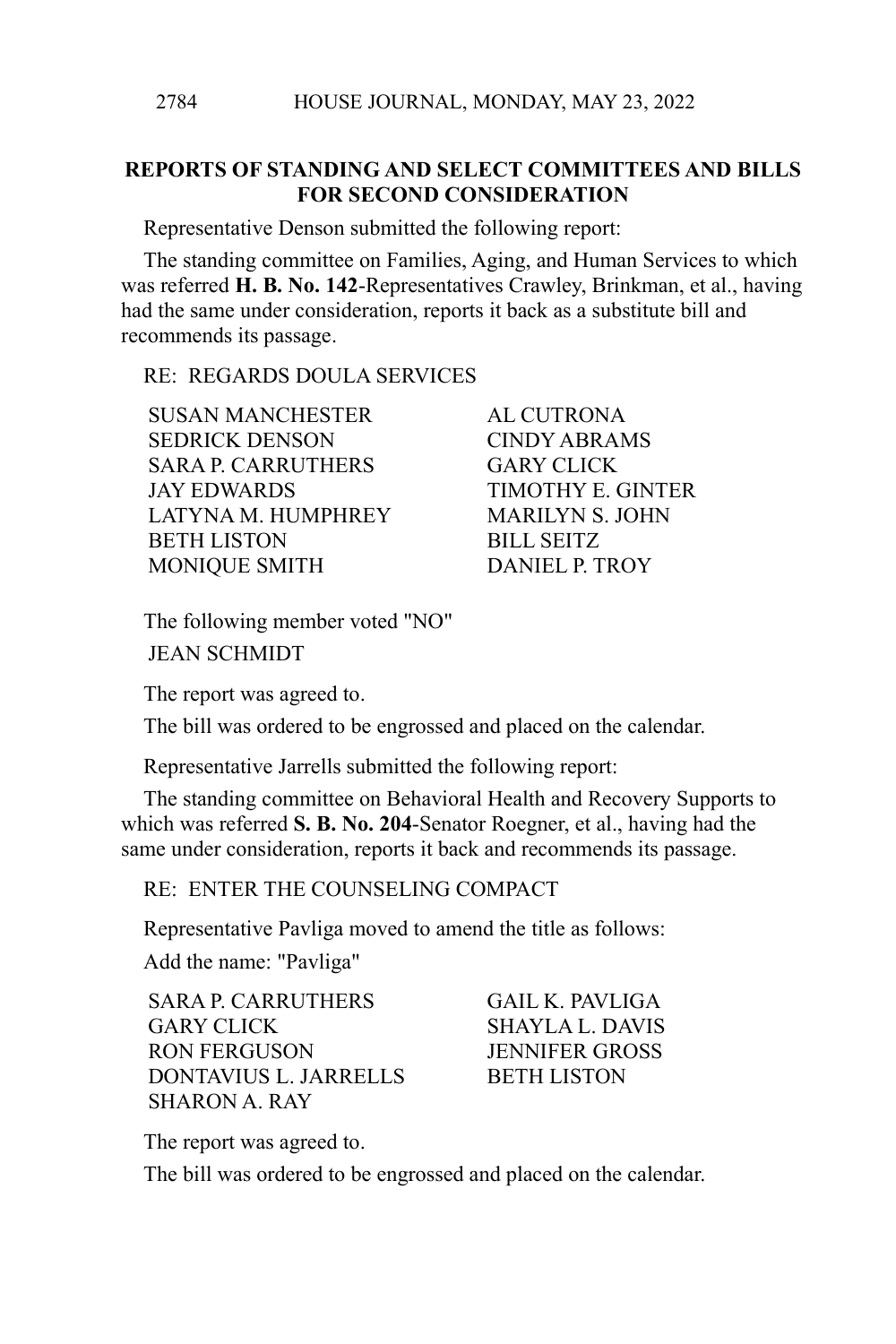Representative Humphrey submitted the following report:

The standing committee on State and Local Government to which was referred **H. R. No. 194**-Representatives Stoltzfus, Ginter, et al., having had the same under consideration, reports it back and recommends its adoption.

RE: URGE ADDITION OF CANADA TO RELIGIOUS FREEDOM SPECIAL WATCH LIST.

Representative Wiggam moved to amend the title as follows:

Add the names: "Wiggam, John, Fowler Arthur, Creech, Dean"

SCOTT WIGGAM MARILYN S. JOHN RODNEY CREECH BILL DEAN SARAH FOWLER ARTHUR TIMOTHY E. GINTER SHAWN STEVENS BRIAN STEWART

The following members voted "NO" LATYNA M. HUMPHREY MICHAEL J. SKINDELL

The report was agreed to.

The resolution was ordered to be engrossed and placed on the calendar.

# **MOTIONS AND RESOLUTIONS**

Representative Plummer moved that the following resolution be read by title only and brought up for immediate adoption:

### **H. R. No. 288 - Representative Kick**

Honoring the Rotary Club of Ashland on its Centennial.

The motion was agreed to.

The question being, "Shall the resolution be adopted?"

The resolution was adopted.

### **MESSAGE FROM THE SPEAKER**

Pursuant to House Rules 13, 28, and 30, the Speaker hereby makes the following changes to the standing committee on Families, Aging, and Human Services:

Remove Representative Grendell; appoint Representative Seitz.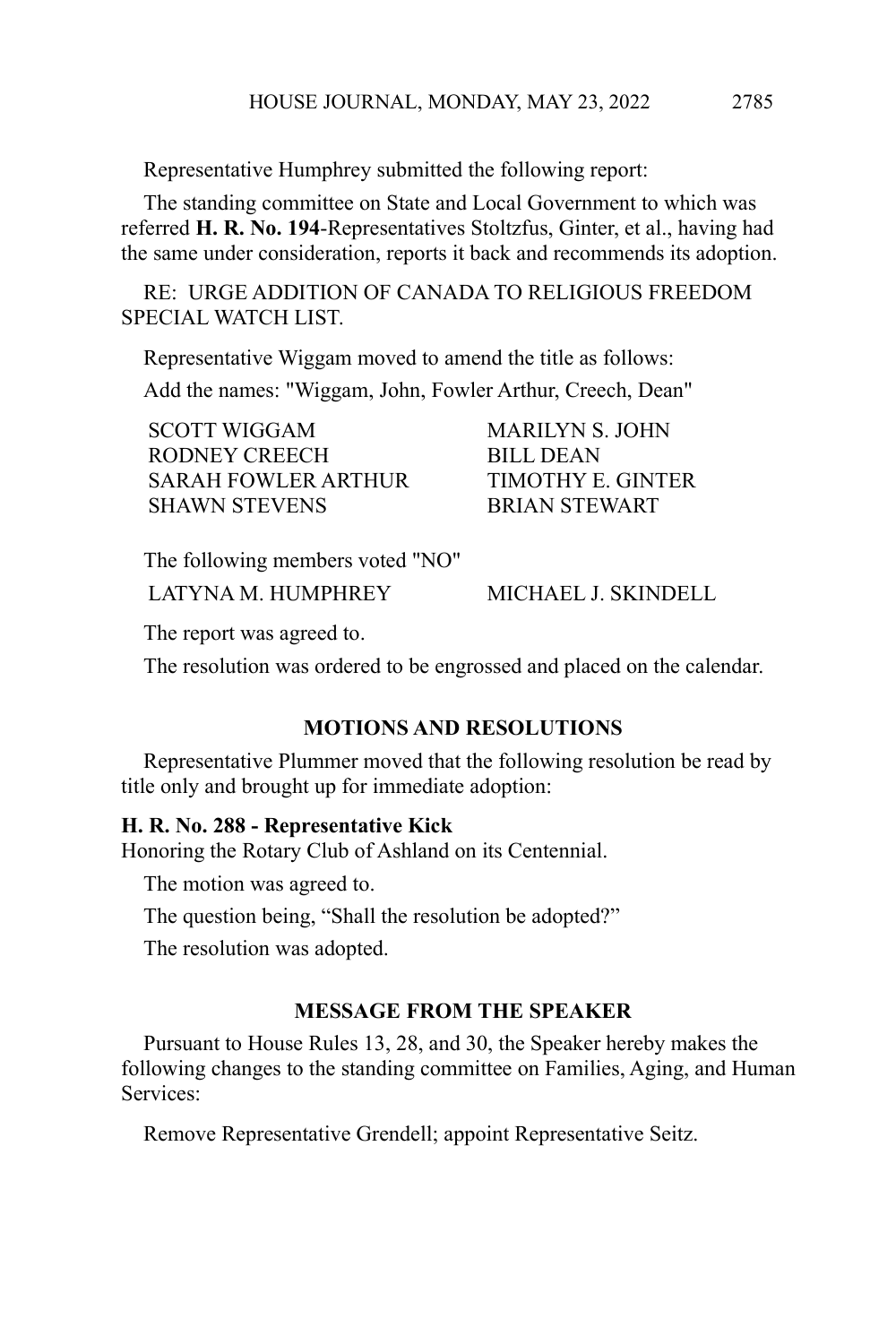# **MESSAGE FROM THE SPEAKER**

Pursuant to House Rule 30 – and effective as of May 17, 2022 – the Speaker hereby makes the following change to the House standing committee on Civil Justice:

Designate Representative Galonski (as Ranking Member).

Message from the Senate

Mr. Speaker:

2786

I am directed to inform the House of Representatives that the Senate has concurred in the passage of the following bill:

**Am. Sub. H. B. No. 30** - Representatives Wiggam, Kick

Cosponsors: Representatives Cross, Hillyer, Fraizer, Young, T., Roemer, Ray, Baldridge, McClain, Sheehy, Hall, O'Brien, Bird, Carruthers, Galonski, Jones, Miller, A., Miller, J., Stein, West Senators Antonio, Brenner, Cirino, Kunze, Manning, O'Brien, Reineke, Romanchuk, Rulli, Thomas, Yuko

To amend sections 4511.216, 4513.11, 4513.17, and 5733.98; to enact new section 4513.111 and sections 4513.112, 4513.113, 4513.114, and 4513.115; and to repeal sections 4513.111 and 5733.44 of the Revised Code to clarify the law governing slow-moving vehicles and to revise the lighting and reflective material requirements applicable to animal-drawn vehicles.

Attest: Vincent L. Keeran, Clerk.

Message from the Senate

Mr. Speaker:

I am directed to inform the House of Representatives that the Senate has adopted the following concurrent resolution in which the concurrence of the House is requested:

**S. C. R. No. 8** - Senators Hottinger, Romanchuk

Cosponsors: Senators Antonio, Cirino, Craig, Fedor, Schaffer, Yuko, Blessing, Brenner, Gavarone, Hackett, Johnson, Kunze, Peterson, Reineke, Roegner, Rulli, Schuring, Sykes, Thomas

To promote the induction of Dick Schafrath into the Pro Football Hall of Fame.

Attest: Vincent L. Keeran, Clerk.